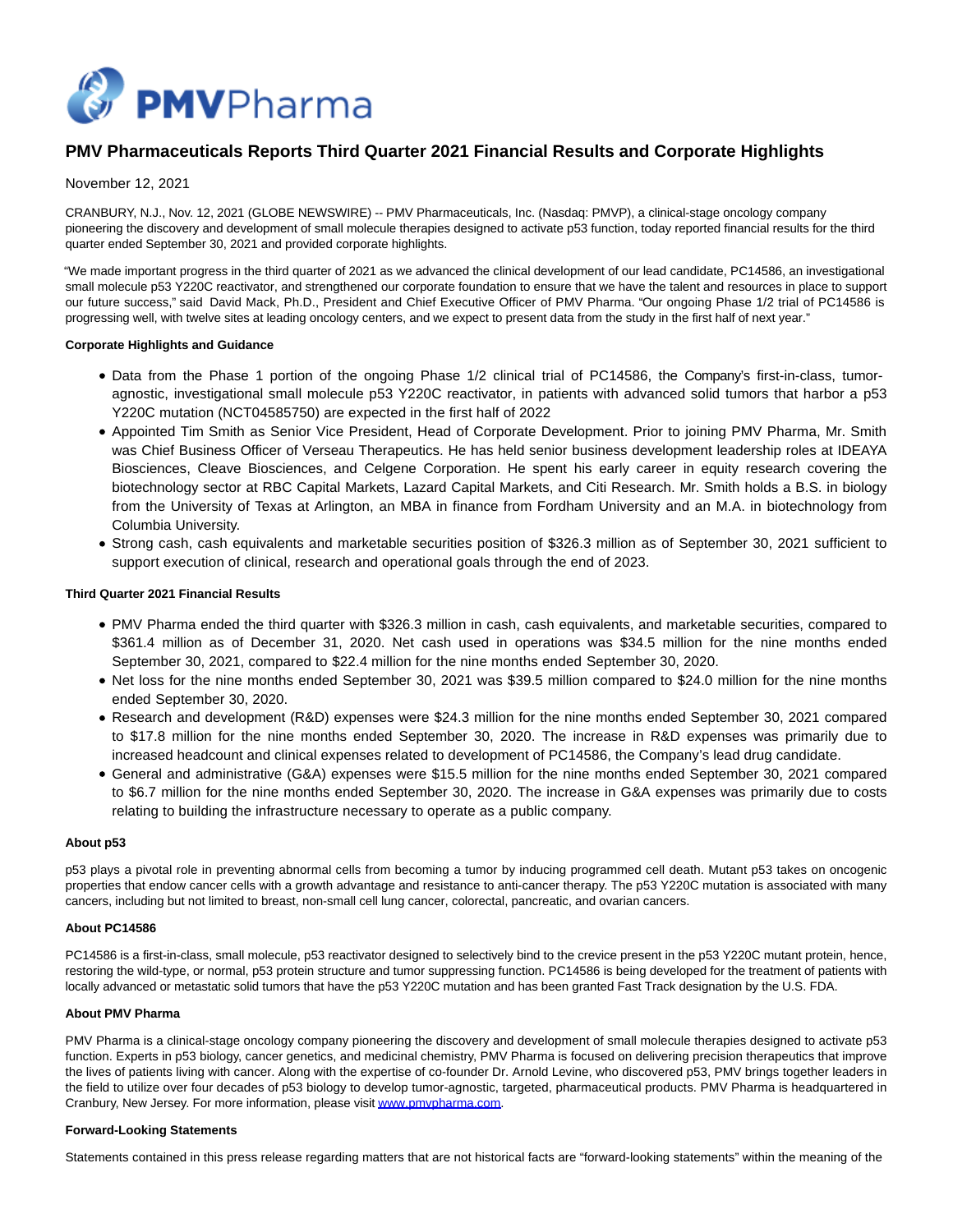Private Securities Litigation Reform Act of 1995. Because such statements are subject to risks and uncertainties, actual results may differ materially from those expressed or implied by such forward-looking statements. Such statements include, but are not limited to, statements regarding the Company's future plans or expectations for PC14586, including expectations regarding the timing for release of preliminary Phase 1 data and success of its current clinical trial for PC14586; the future plans or expectations for the Company's discovery platform; and the period over which the Company estimates its existing cash and cash equivalents will be sufficient to fund its current operating plan. Any forward-looking statements in this statement are based on management's current expectations of future events and are subject to a number of risks and uncertainties that could cause actual results to differ materially and adversely from those set forth in or implied by such forward-looking statements. Risks that contribute to the uncertain nature of the forward-looking statements include: the success, cost, and timing of the Company's product candidate development activities and planned clinical trials, the Company's ability to execute on its strategy and operate as an early clinical stage company, the potential for clinical trials of PC14586 or any future clinical trials of other product candidates to differ from preclinical, preliminary or expected results, the Company's ability to fund operations, and the impact that the current COVID-19 pandemic will have on the Company's clinical trials, supply chain, and operations, as well as those risks and uncertainties set forth in the section entitled "Risk Factors" in the Company's Annual Report on Form 10-K filed with the Securities and Exchange Commission (the "SEC") on March 3, 2021, the Company's Quarterly Report on Form 10-Q filed with the SEC on November 12, 2021 and its other filings filed with the SEC. All forward-looking statements contained in this press release speak only as of the date on which they were made. The Company undertakes no obligation to update such statements to reflect events that occur or circumstances that exist after the date on which they were made.

## **PMV Pharmaceuticals, Inc. Condensed Balance Sheets (unaudited) (in thousands, except share and per share amounts)**

|                                                                          | September 30,<br>(unaudited) | December 31,<br>2020 |    |            |
|--------------------------------------------------------------------------|------------------------------|----------------------|----|------------|
| <b>Assets</b>                                                            |                              |                      |    |            |
| Current assets:                                                          |                              |                      |    |            |
| Cash and cash equivalents                                                | \$                           | 176,641              | \$ | 361,422    |
| <b>Restricted Cash</b>                                                   |                              | 822                  |    |            |
| Short-term marketable securities                                         |                              | 131,010              |    |            |
| Prepaid expenses and other current assets                                |                              | 5,082                |    | 3,339      |
| <b>Total current assets</b>                                              |                              | 313,555              |    | 364,761    |
| Property and equipment, net                                              |                              | 1,394                |    | 569        |
| Long-term marketable securities                                          |                              | 18,601               |    |            |
| Lease asset                                                              |                              | 10,410               |    |            |
| Other assets                                                             |                              | 218                  |    | 201        |
| <b>Total assets</b>                                                      | \$                           | 344,178              | \$ | 365,531    |
| Liabilities, Convertible Preferred Stock, and Stockholders' Equity       |                              |                      |    |            |
| Current liabilities:                                                     |                              |                      |    |            |
| Accounts payable                                                         | \$                           | 1,278                | \$ | 1,607      |
| Accrued expenses                                                         |                              | 6,740                |    | 4,803      |
| Current lease liability                                                  |                              | 545                  |    |            |
| <b>Total current liabilities</b>                                         |                              | 8,563                |    | 6,410      |
| Noncurrent lease liability                                               |                              | 10,667               |    |            |
| <b>Total liabilities</b>                                                 |                              | 19,230               |    | 6,410      |
| Stockholders' equity:                                                    |                              |                      |    |            |
| Common stock                                                             |                              |                      |    |            |
| Additional paid-in capital                                               |                              | 474,301              |    | 469,001    |
| Accumulated deficit                                                      |                              | (149, 367)           |    | (109, 880) |
| Accumulated other comprehensive loss                                     |                              | 14                   |    |            |
| Total stockholders' equity                                               |                              | 324,948              |    | 359,121    |
| Total liabilities, convertible preferred stock, and stockholders' equity | \$                           | 344,178              | \$ | 365,531    |

#### **PMV Pharmaceuticals, Inc.**

**Condensed Statements of Operations and Comprehensive Loss**

## **(unaudited)**

**(in thousands, except share and per share amounts)**

|                            |      | Three Months Ended September 30, |      |         |      | Nine Months Ended September 30, |      |           |  |
|----------------------------|------|----------------------------------|------|---------|------|---------------------------------|------|-----------|--|
|                            | 2021 |                                  | 2020 |         | 2021 |                                 | 2020 |           |  |
| Operating expenses:        |      |                                  |      |         |      |                                 |      |           |  |
| Research and development   |      | 9.162                            | \$   | 5.992   | S    | 24.326                          | S    | 17,752    |  |
| General and administrative |      | 5,935                            |      | 2,709   |      | 15.495                          |      | 6,689     |  |
| Total operating expenses   |      | 15.097                           |      | 8,701   |      | 39,821                          |      | 24,441    |  |
| Loss from operations       |      | (15,097)                         |      | (8,701) |      | (39, 821)                       |      | (24, 441) |  |
| Other income (expense):    |      |                                  |      |         |      |                                 |      |           |  |